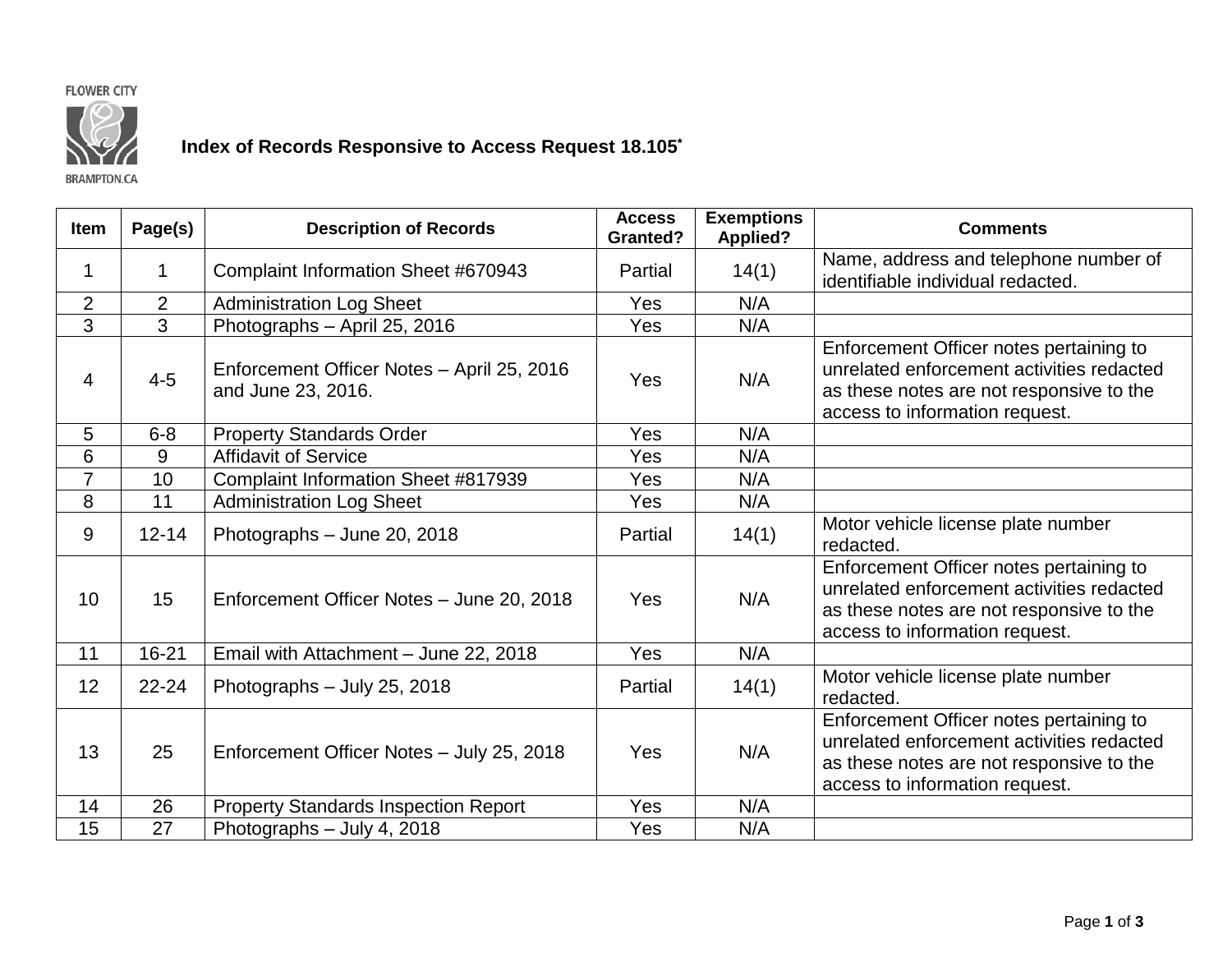**FLOWER CITY** 



## **Index of Records Responsive to Access Request 18.105\***

**BRAMPTON.CA** 

| Item | Page(s) | <b>Description of Records</b>              | <b>Access</b><br><b>Granted?</b> | <b>Exemptions</b><br><b>Applied?</b> | <b>Comments</b>                                                                                                                                                                                                 |
|------|---------|--------------------------------------------|----------------------------------|--------------------------------------|-----------------------------------------------------------------------------------------------------------------------------------------------------------------------------------------------------------------|
| 16   | 28      | Enforcement Officer Notes - July 4, 2018   | Partial                          | 14(1)                                | Name of identifiable individual redacted.<br>Enforcement Officer notes pertaining to<br>unrelated enforcement activities redacted<br>as these notes are not responsive to the<br>access to information request. |
| 17   | 29-32   | Email Threads - July 11, 2018              | Yes                              | N/A                                  |                                                                                                                                                                                                                 |
| 18   | 33      | Photographs - July 11, 2018                | Yes                              | N/A                                  |                                                                                                                                                                                                                 |
| 19   | 34      | Enforcement Officer Notes - July 11, 2018  | Partial                          | 14(1)                                | Name of identifiable individual redacted.<br>Enforcement Officer notes pertaining to<br>unrelated enforcement activities redacted<br>as these notes are not responsive to the<br>access to information request. |
| 20   | 35-36   | Email Thread - July 26, 2018               | Partial                          | 14(1)                                | Email address of identifiable individual<br>redacted.                                                                                                                                                           |
| 21   | 37-39   | Photographs - August 1, 2018               | Yes                              | N/A                                  |                                                                                                                                                                                                                 |
| 22   | 40      | Enforcement Officer Notes - August 1, 2018 | <b>Yes</b>                       | N/A                                  | Enforcement Officer notes pertaining to<br>unrelated enforcement activities redacted<br>as these notes are not responsive to the<br>access to information request.                                              |
| 23   | 41      | Photographs - August 8, 2018               | Partial                          | 14(1)                                | Motor vehicle license plate number<br>redacted.                                                                                                                                                                 |
| 24   | 42      | Enforcement Officer Notes - August 8, 2018 | Yes                              | N/A                                  | Enforcement Officer notes pertaining to<br>unrelated enforcement activities redacted<br>as these notes are not responsive to the<br>access to information request.                                              |
| 25   | 43-44   | Email with Attachment - August 9, 2018     | Partial                          | 14(1)                                | Email address of identifiable individual<br>redacted.                                                                                                                                                           |
| 26   | 45      | Email - August 9, 2018                     | Partial                          | 14(1)                                | Email address of identifiable individual<br>redacted.                                                                                                                                                           |